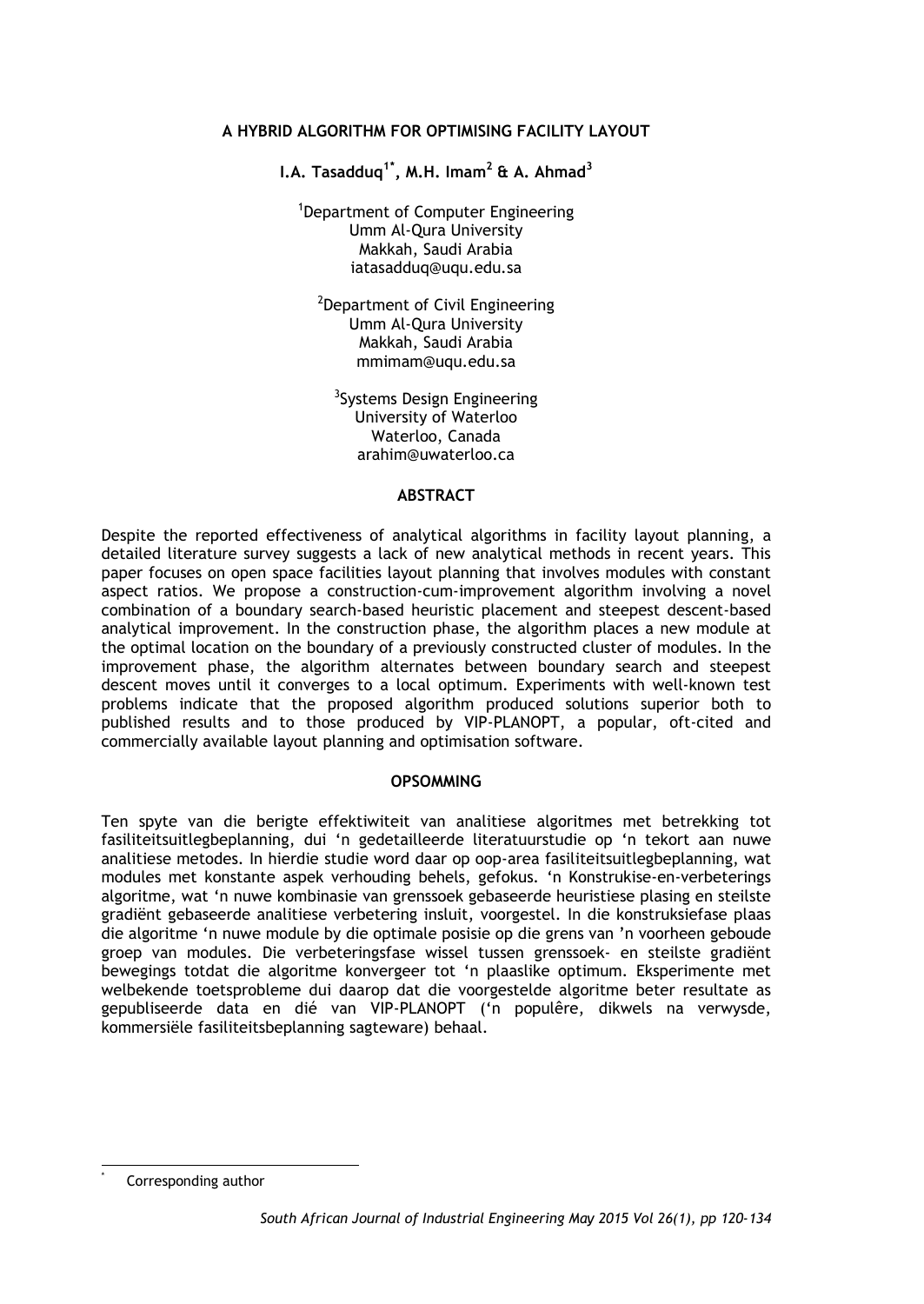# **1 INTRODUCTION**

Facilities layout planning (FLP) involves the allocation of space to activities [1,2]. It is a difficult combinatorial optimisation problem that has received considerable attention from researchers. Some of the more recent work includes [3-10]. Although FLP has been studied extensively with reference to industrial facility layout design, it has applications in various fields of engineering such as machine layout [11], transportation and town planning [12], very large-scale integration (VLSI) design [13], macrocell placement [14], and architectural floor plan design [10].

The most common genre of FLP involves a finite number of rectangular building blocks or modules  $M_i$  ( $i = 1,2,... N$ ), representing various activities or functional units such as departments, machines, rooms, cells, activities, or spaces. The objective is to minimise the cost of inter-module flow by placing all the modules on the packing space without overlaps, in such a manner that the edges of *Mi* are parallel to the x and y axes respectively. It is a well-known NP-complete problem; and so a verifiably optimal solution cannot be known even for modest size problems [15-17]. Conceivably, published research in this area relies largely on comparing the performance of new algorithms with solutions reported for previously published algorithms, without any attempts to obtain verifiably global optima.

The objective of this paper is to present an effective algorithm for solving a special class of FLP that involves hard modules of unequal dimensions in open space: i.e., with no userspecified boundary constraints. This is in contrast with existing algorithms for solving FLP that involve placing soft modules within a user-specified boundary, which permits modification in the module dimensions within user-specified limits on the aspect ratios. Indeed, such a type of FLP that involves soft modules with a user-specified enclosing boundary has its own role and applications [18]. However, there are numerous applications where alterations in the module dimensions are not permitted [18]. For instance, in a machine layout design application, the dimensions of a machine cannot be changed to fit into a given space. Similarly, many plants have various units that have fixed dimensions that cannot be modified; the same is true with macrocell placement and architectural applications. Further, the requirement of an enclosed space is not always critical, as often there is enough empty space in the land proposed for a facility and minimising the operational costs is more important than simple space use. In short, the FLP with hard modules in open space is an important class of problem from the standpoints of both research and application. Although this important class of FLP has been addressed quite well in the literature, there has been a relative dearth of research over the previous decade or so.

The proposed layout optimisation algorithm is a novel combination of heuristic cluster boundary search in the construction phase and analytical steepest descent search in the improvement phase. This adaptive heuristic boundary search algorithm also employs a nearoptimality hypothesis and a definition of local optima for reducing the otherwise infinite search space to tractable limits. It is to be noted that the analytical steepest descent for layout improvement has been employed in the past [19,20]. In addition, the heuristic cluster boundary search using a corner search has also been reported [1,2,21]. However, little research can be found on synergistically employing the two techniques in the same algorithm – an option that offers significant promise. Simulation results presented in this paper demonstrate that the proposed technique is more effective than all previously published algorithms.

The rest of the paper is organised as follows: Section 2 provides a discussion on various classes of FLP, as well as past research in this area. Section 3 defines the problem, along with a mathematical formulation of the problem. Section 4 provides a detailed description of the proposed algorithm. Section 5 provides results and discussions. Section 6 concludes the paper with some interesting future research directions.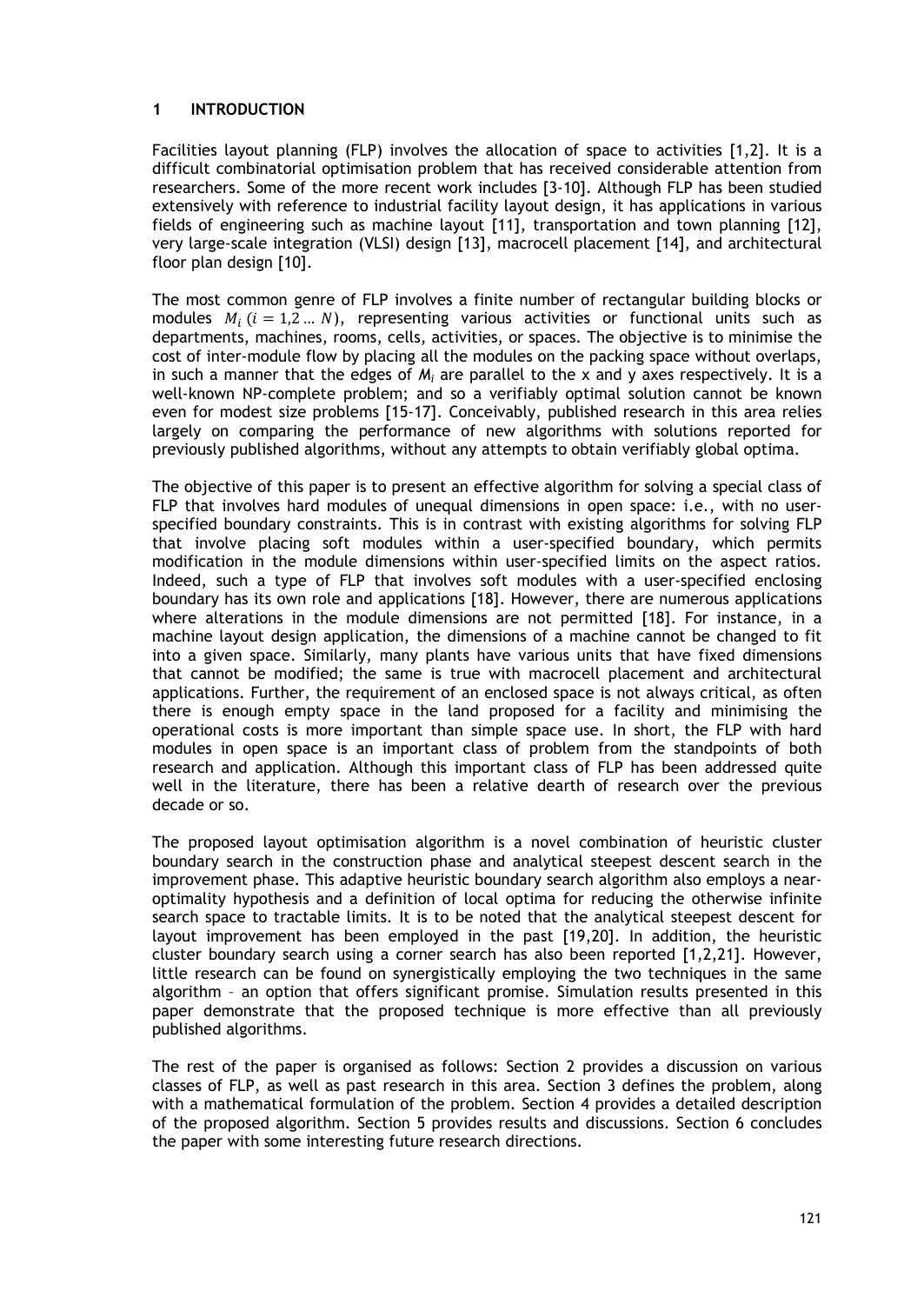## **2 LITERATURE SURVEY**

There are various classes of FLP based on size, shape, and flexibility of the modules, as well as the layout space and dynamicity. For instance, the modules in FLP may be of identical shape and size. Such problems are usually referred to as Equal Area FLP (EA-FLP), where a certain area is divided into identical cells and each module is assigned to one of the cells, making it a cell assignment problem. Several solution approaches have been used to tackle EA-FLP. One popular approach is to treat it as a quadratic assignment problem (QAP) [22]. James, Rego and Glover [23] present an example of solving EA-FLP using Tabu search. Other methods for solving this type of problem are also reported in the literature [24-27].

In contrast, modules in an FLP may be of unequal area. In the case of unequal area FLP (UA-FLP), modules may be either 'soft' or 'hard'. A soft module has a pre-specified area with variable aspect ratio, where the aspect ratio of a soft module is defined as the ratio of the length along Y-axis to its length along X-axis. We refer to this class of problems as soft module unequal area FLP (SUA-FLP). There are several published articles on UA-FLP that involve only soft modules. For instance, the idea of using an ant system for optimally placing soft modules in a given rectangular boundary has been reported in [28]. In addition, a heuristic applicable to both static and dynamic FLP has been reported in [29]. A hybrid algorithm involving slicing tree and Tabu search is reported in [30,31].

Problems that involve only 'hard' modules will be referred to as 'hard module unequal area FLP' (HUA-FLP). In these problems, module areas and aspect ratios are pre-specified. Conceivably, these harder-to-solve problems have received relatively little attention from the research community. Nevertheless, this class of problems is of particular interest from the perspectives of both theoretical research and practical applications.

Another way of classifying FLP is based on the static and dynamic nature of the layouts. In static FLP (SFLP), the material flows between modules are assumed to be constant for the planning horizon. In contrast, in dynamic FLP (DFLP), flows between departments vary during the planning horizon. Several approaches to solving these problems have been reported, including [6,29,32-34]. However, the basic optimisation approach remains the same for both SFLP and DFLP. For instance, McKendall and Hakobyan [29] report an efficient technique for both SLFP and DFLP based on the pioneering cluster boundary search technique proposed by Imam and Mir [35].

Various FLP problems impose a boundary constraint such that the resultant layout is enclosed in a pre-specified area. The boundary constraints in some applications may be specified as a single row of modules of constant width [36,37], as multiple rows [38], or as a rectangle [39]. In contrast, numerous FLP applications do not impose any boundary constraint and permit a layout design in an open space [1,10-14,40].

The proposed algorithm is directed at attacking the open space unequal area hard module facility layout problems (OUH-FLP). It is interesting to note that OUH-FLP has some similarities with the popular cutting-stock problem (CSP) and the two-dimensional binpacking problem (2D-BPP), in the sense that all these problems are also geared towards optimising some sort of space use [41]. For instance, the cutting-stock problem is an NPcomplete optimisation problem, which is essentially reducible to the knapsack problem [42]. In this problem, a given shape or design is required to be cut out of parent material such that trim loss or the amount of parent material wasted is minimised [43]. The FLP problem is quite similar to the cutting-stock problem from the aspect of minimising the unused space/material. As such, there are some similarities between problem-solving approaches for FLP, CSP, and 2D-BPP. Despite these similarities, it should be noted that FLP also involves costs associated with moving materials from one facility to another, which differentiates FLP from the general CSP and 2D-BPP.

As described earlier, our proposed algorithm is focused on solving the ubiquitous OUH-FLP. In the past, OUH-FLP has been solved using various techniques ranging from analytical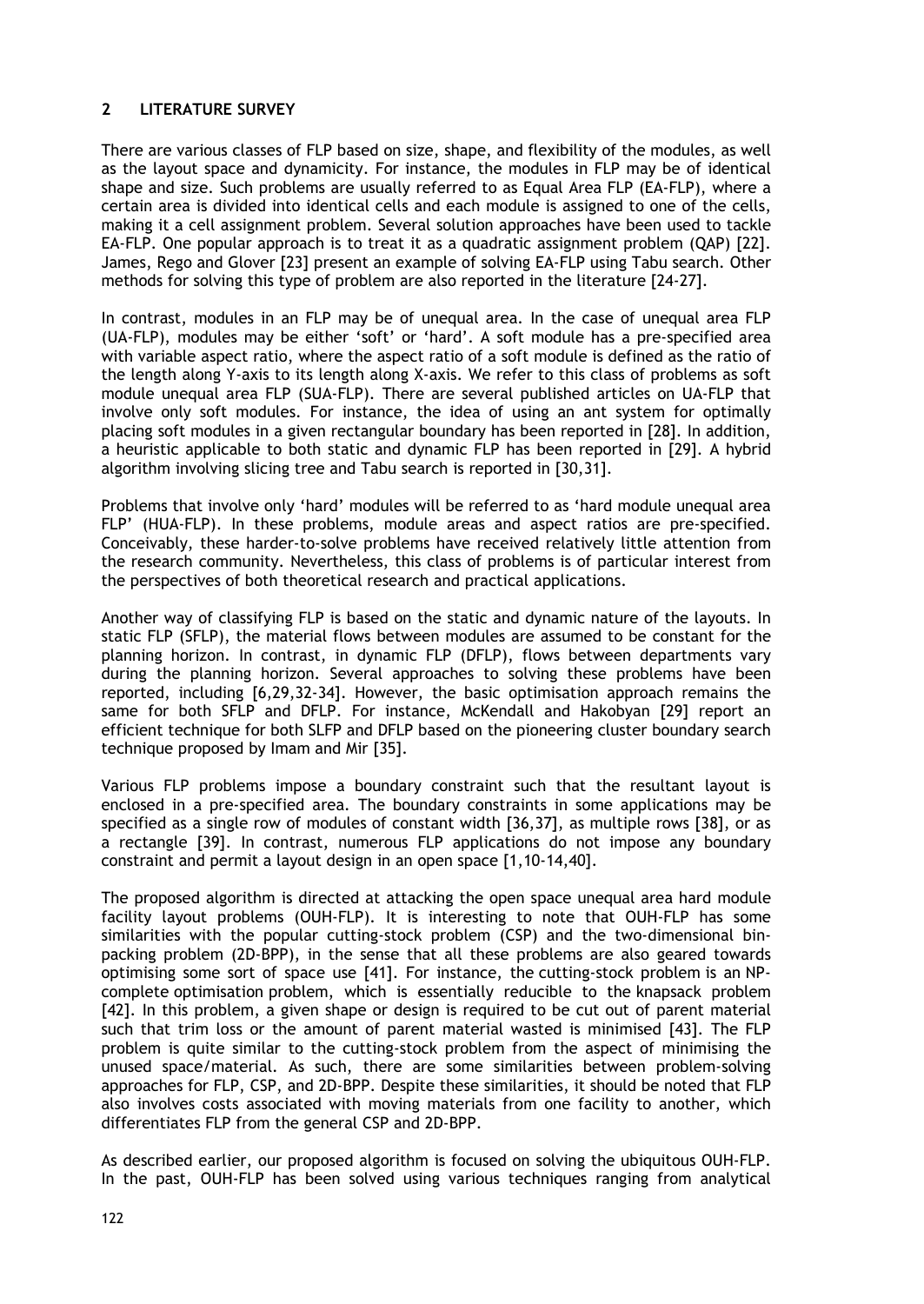methods to evolutionary algorithms. Such techniques include the cluster boundary search algorithm reported in [35], analytic annealing [14], optimisation through controlled convergence [44], and nonlinear programming [19]. Notably, a novel hybrid optimisation approach by synergistically employing simulated annealing and analytical optimisation was reported in [40]. Recently, the analytical cluster boundary search method by [35] has been adapted through a perpetual loop for searching better solutions by using a new module sequence in each iteration [29].

Despite the reported efficiency and efficacy of such analytical algorithms, our extensive literature survey indicates that no new analytical methods for solving OUH-FLP have been published since Mir and Imam [40], with the exception of McKendall and Hakobyan [29]. The thrust of the limited published research in OUH-FLP is towards employing evolutionary algorithms or heuristics. Among such recent algorithms, simulated annealing has been successfully applied to solve OUH-FLP [45]. Nevertheless, the recent evolutionary approaches used to solve OUH-FLP are based largely on genetic algorithms (GA). Kado [46] provides a good survey of some of the earlier work that addresses OUH-FLP using GA and some benchmark problems reported in the literature. The OUH-FLP problem was also tackled using a modified GA that the authors termed a 'co-evolutionary algorithm' [47].

Among the evolutionary algorithms, memetic algorithm (MA) is very promising for solving a wide variety of optimisation problems [48]. MA is a form of hybrid global-local heuristic search methodology, where global search represents a GA while the local search resembles a meme [48, 49]. MAs are known to provide greatly improved exploratory power and computational efficiency [50]. A good account of such MAs is presented in [51]. Recently, MA has also been used to solve the general QAP [52]. However, the use of MAs in solving OUH-FLP has not received much attention in the literature – with some recent exceptions, such as an effective MA reported in [8]. Nevertheless, this important application area is still open to more effective and efficient analytical and heuristic algorithms. This paper is an effort in this direction, and proposes a hybrid analytical-cum-heuristic algorithm.

#### **3 PROBLEM STATEMENT**

Let there be  $N$  modules of arbitrary but fixed dimensions to be placed at their optimal positions in the Euclidean plane without any overlaps, such that a given cost function  $\zeta$  is minimised. The position of a module  $M_i$  is defined by the coordinates of its centroid  $(x_i, y_i)$ . Let  $(L_i, W_i)$  denote the length and width of module i along the X- and Y-axes respectively. Let  $f_{ij}$  represent the cost of inter-module flow per unit distance between modules  $M_i$  and  $M_j$  and  $\delta_{ij}$  be the inter-module distance measured between the centroid of modules  $M_i$  and  $M_i$ . The cost function  $\zeta$  is defined as follows:

minimize 
$$
\zeta(x_1, y_1, x_2, y_2, ..., x_N, y_N) = \sum_{i=1}^{N-1} \sum_{j=i+1}^{N} f_{ij} \delta_{ij}
$$
 (1)

The inter-module distance could be any of the distance norm, including Manhattan (rectilinear), Euclidean, or squared Euclidean. In order to avoid the overlapping of modules, any overlap area  $A_{ij}$  between two modules  $M_i$  and  $M_j$  should be restricted to zero. This overlap  $A_{ij}$  is defined in the following using [40]:

where

$$
A_{ij} = \lambda_{ij} (\Delta X_{ij}) (\Delta Y_{ij})
$$
 (2)

$$
\Delta X_{ij} = \left(\frac{L_i + L_j}{2}\right) - |x_i - x_j| \tag{3}
$$

$$
\Delta Y_{ij} = \left(\frac{W_i + W_j}{2}\right) - |y_i - y_j| \tag{4}
$$

$$
\lambda_{ij} = \begin{cases}\n-1 & \text{for } \Delta X_{ij} \le 0 \text{ and } \Delta Y_{ij} \le 0 \\
+1 & \text{otherwise}\n\end{cases}
$$
\n(5)

A positive value of  $A_{ij}$  indicates that there is an overlap between modules  $M_i$  and  $M_i$ . In the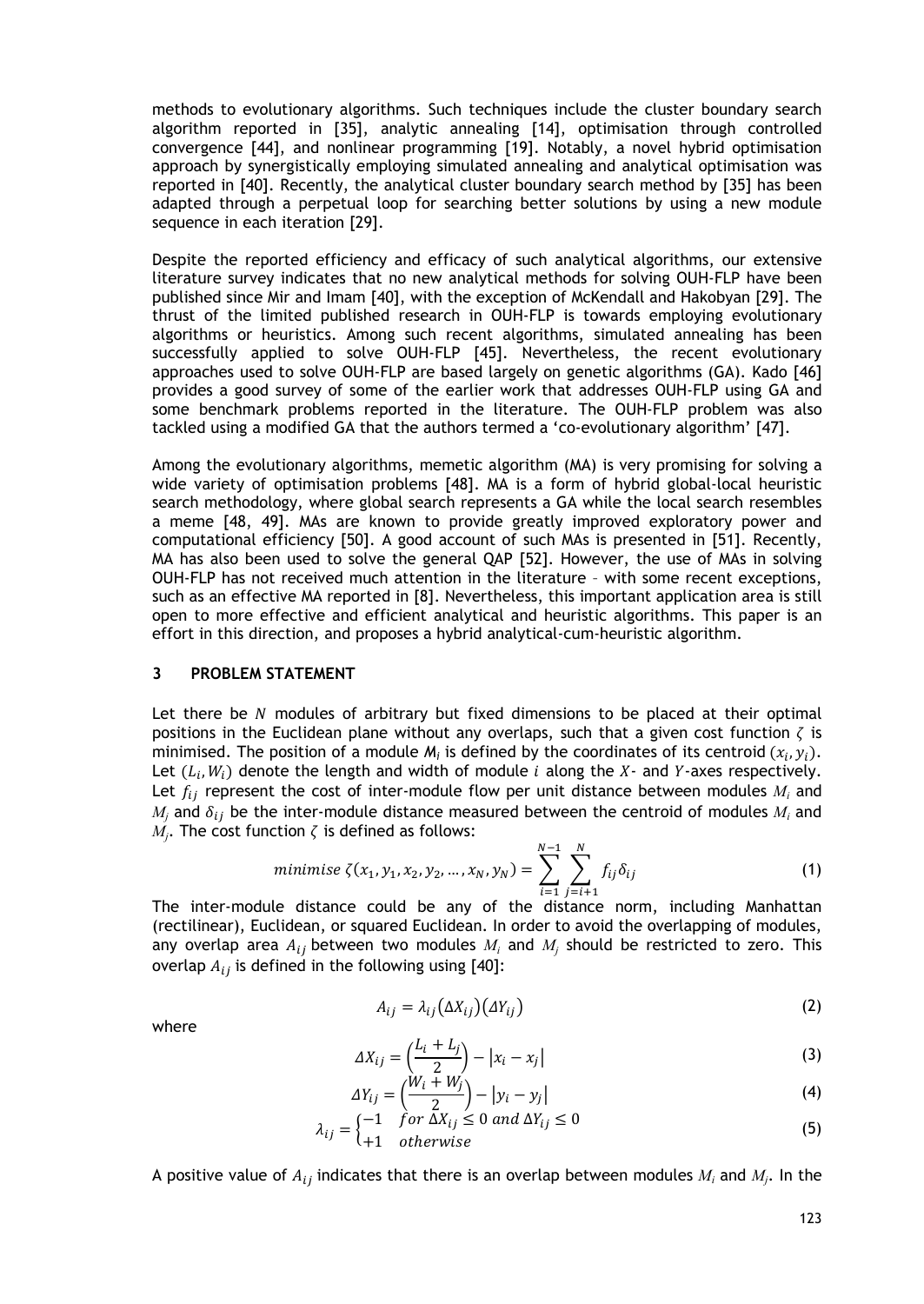light of this discussion and Equations (1) to (5), the OUH-FLP problem can now be formulated as:

minimise 
$$
\zeta(x_1, y_1, x_2, y_2, ..., x_N, y_N)
$$
  
subject to  
 $A_{ij} \le 0; \quad i = 1, 2, ..., N - 1; j = i + 1 \text{ to } N$  (6)

#### **4 PROPOSED ALGORITHM**

We propose a hybrid algorithm involving dual hybridisations: the construction-cumimprovement hybrid and the analytical-cum-heuristic hybrid. We refer to the proposed algorithm as the adaptive cluster boundary search (ACS) algorithm. The algorithm is adaptive in two ways: the first phase is a constructive algorithm in which the search space adapts to the contour of the boundary formed by the layout obtained in the previous iteration. The second phase is an improvement type algorithm that adapts to the values of the derivatives of the placed modules. These derivatives represent error in the placement from the optimal placement, and the modules are moved to minimise this error. This will be explained further in Section 4.4.

In the following section, we provide a detailed description of the main components of the proposed algorithm. Pseudo-code and a flow chart of the proposed ACS algorithm are given in Appendix A and Figure 1 respectively.



**Figure 1: Flow chart of the proposed algorithm**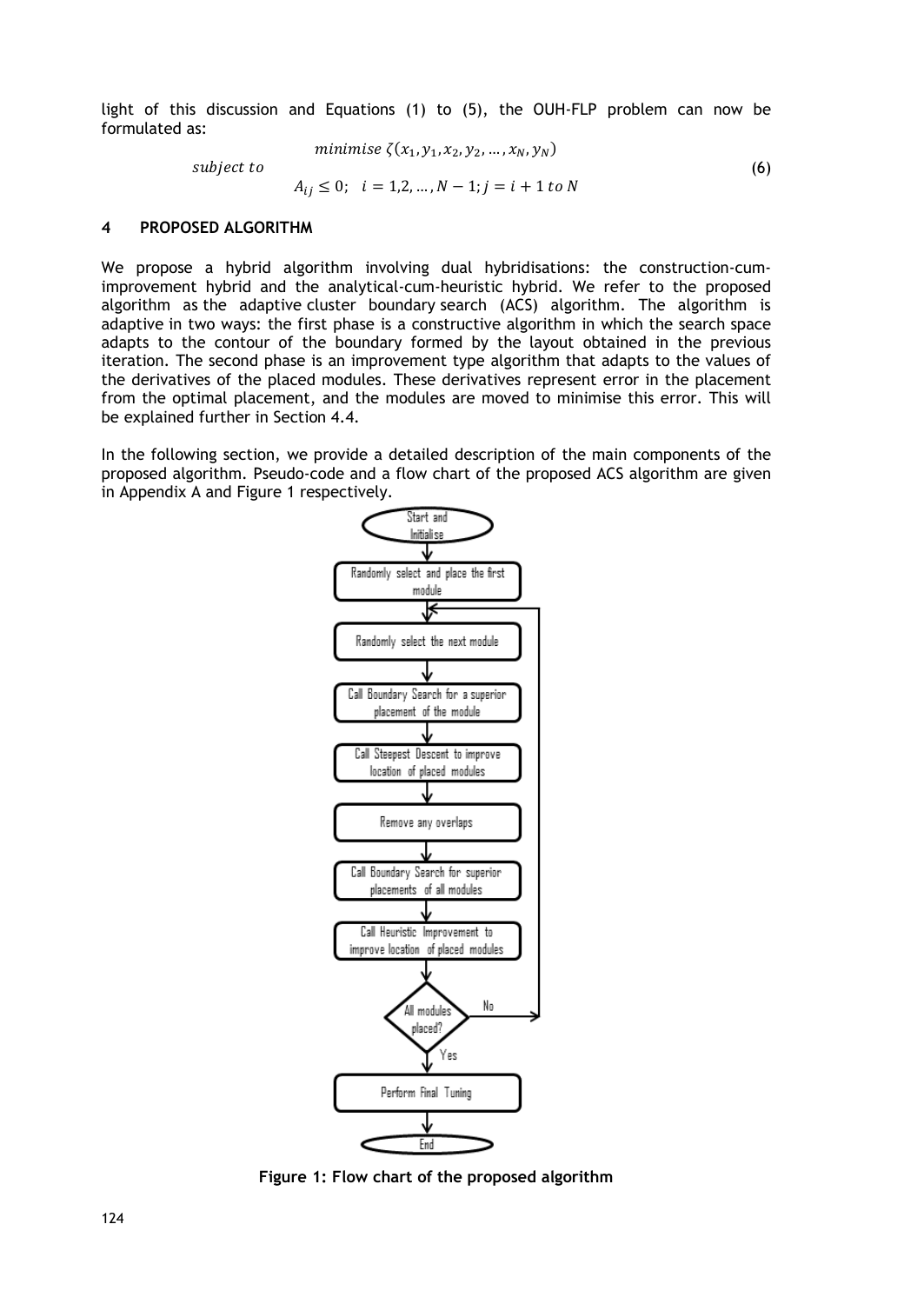## **4.1 Initialisation**

The constructive part of the algorithm starts with an initial layout consisting of two modules. This layout is obtained by randomly selecting a module as the first incoming module (*IM1*) and placing it at an arbitrary position. Once placed, this module will be called 'placed module' (PM) and will be denoted by  $(PM_i, x_i, y_i)$ , where *i* identifies the placed module at position  $(x_i, y_i)$ . This  $PM_i$  is then added to the set of placed modules denoted by  $\xi_{PM}$ . This is followed by randomly selecting another module as the second incoming module (*IM2*) and placing it optimally on the boundary of the *PM*. Such a placement that results in the minimum cost position on the boundary of the *PMs* will be referred to as 'initial boundary placement' (*IBP*), inspired by the idea described in [35]. Since at this stage only two *PM*s have been placed, the partial layout is also the global optimum layout; there is thus no need to go beyond the *IBP* to perform an improvement cycle until there are more than two *PM*s.

# **4.2 Main algorithm**

The main ACS algorithm loop starts with the selection of the third module. Each time in this loop, an incoming module *IM* is randomly selected from the list of candidate modules (CM). This is followed by *IBP* to determine the best possible position on the boundary of the layout consisting of a contiguous cluster of *PM*s. The algorithm ensures a contiguous cluster of *PM*s with no splits by merging any mini-clusters formed during placements.

After the placement of the *IM* through *IBP*, the improvement cycle starts. The improvement cycle consists of several steps: the steepest descent-based analytical improvement described in Section 4.4, the removal of any overlaps, the heuristic boundary search for placement of any modules moved during overlap removal, and the heuristic improvement described in Section 4.5.

The main loop continues until all modules have been placed.

# **4.3 Heuristic boundary search**

The heuristic boundary search explores placement of an *IM* or *PMj*, as the case may be, only at the vacant four corners of the placed module *PMχ*. This heuristic reduces the otherwise infinite solution space to tractable limits, as for a given IM there are only *O(n)* possible locations. More specifically, for given *i* modules in the cluster, there are a maximum of 12*i* possible locations to explore, which is a very loose upper bound.

In the proposed algorithm, the heuristic boundary search is called twice: first, to place every incoming module (*IM*); and second, to find a better location for a placed module (*PMπ*) after the application of the steepest descent improvement technique.

### **4.4 Analytical improvement**

Once the best position for an *IM* has been found on the cluster of placed modules using heuristic boundary search, the analytical improvement through steepest descent is carried out on all *PM*s. For this purpose, the slopes of steepest descent for all *PM*s are determined as follows:

$$
S_{k,x} = \frac{\partial \zeta}{\partial x_k}, \ S_{k,y} = \frac{\partial \zeta}{\partial y_k} \tag{7}
$$

$$
|S_k| = \sqrt{S_{k,x}^2 + S_{k,y}^2}
$$
 (8)

where  $S_{k,x}$  and  $S_{k,y}$  are the *x* and *y* components of slope of the  $k^h$  *PM* and  $|S_k|$  represents the magnitude of this slope. Following the decreasing order of  $|S_k|$ , each PM is moved in the direction of the steepest descent, ignoring any overlaps, until the cost does not decrease any further. Any overlapping modules, except for the module moved by the analytical improvement procedure, are placed at superior positions using heuristic boundary search. If the new layout does not result in an improved cost, the improvement procedure is backtracked, the module with the next highest slope is moved, and the procedure is repeated. If the move is successful, the slopes are calculated again and the analytical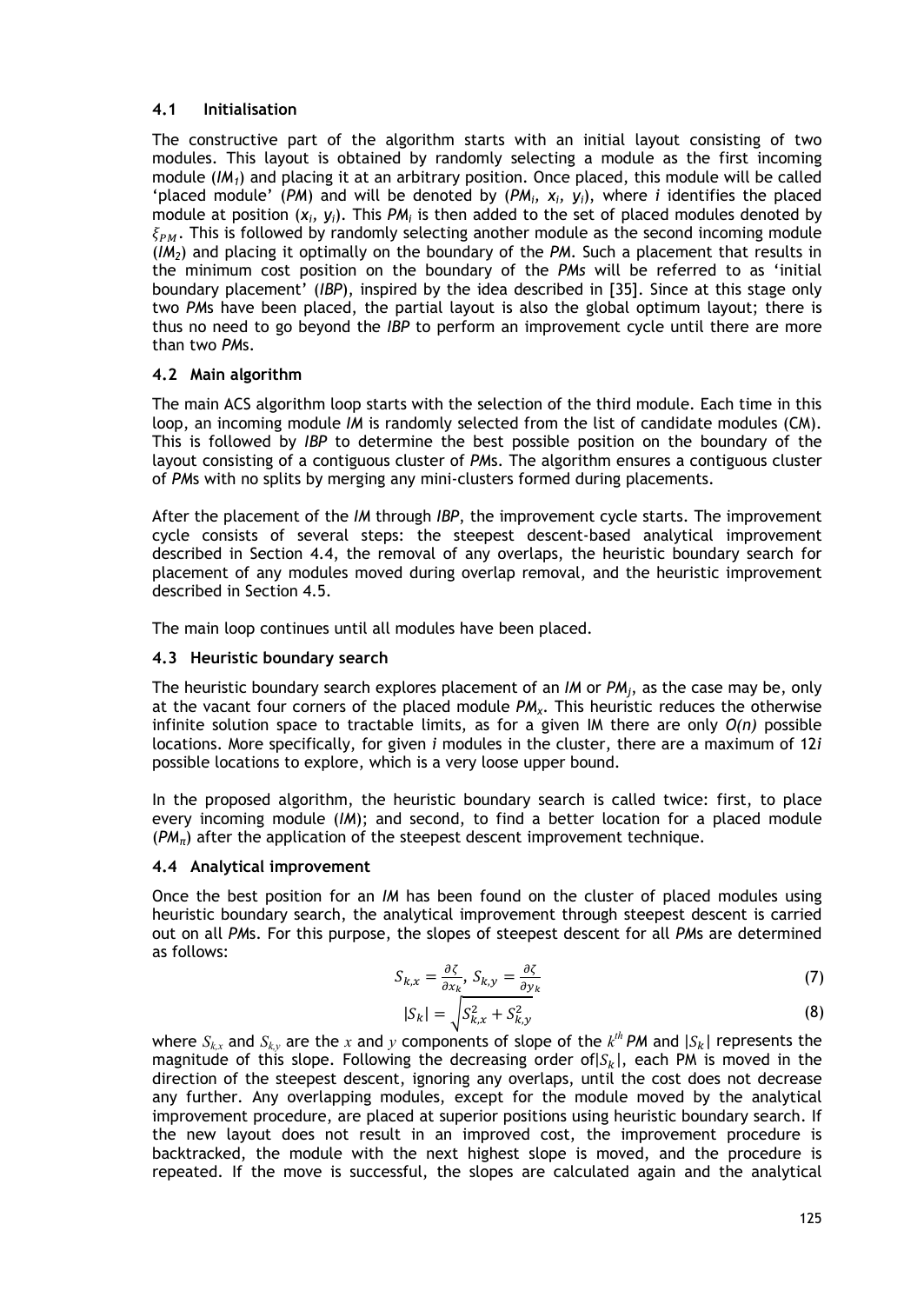improvement procedure is repeated. Once all modules have been considered, or no further improvement is possible, the heuristic boundary search is applied to all modules. This cycle of analytical improvement through steepest descent and heuristic boundary search is repeated until no gains are possible.

# *4.4.1 Adaptivity*

The presented algorithm is highly adaptive. First, the algorithm has a constructive phase and an improvement phase, which are both adaptive. The adaptive nature is controlled by the parameters of OUH-FLP, which are addressed in this paper. There are only six distinct parameters: (a) cost matrix, (b) module dimensions, (c) positions of modules, (d) boundary of placed modules, (e) cost of the layout, and (f) the derivatives of the cost with respect to the x and y coordinates of the layout.

In the constructive phase, the search space for each incoming module adapts to the contours of the boundary obtained in the previous iteration. Here the parameter that controls the algorithm is the boundary of the layout obtained in the previous iteration. The boundary data is kept in a digital form. The module is guided by the boundary data to move and search for its own optimal location along the layout boundary. Thus the search space in the constructive part of the algorithm is adaptive.

In the improvement part of the algorithm, a module is selected for movement, and is moved in the direction of the steepest descent that is based on the derivatives of the cost function with respect to the x and y coordinates. Both the selection of the module and its movement are adaptive. The derivatives represent an estimate of error in the placement of the module in a given layout. Optimality is achieved when all derivatives are zero and a layout becomes optimal (at least locally), and no module can be moved to obtain a better layout. Considering this, we use the derivatives and select the module with the highest derivative. The module is then moved in the direction of steepest descent, which again is a function of derivatives. Thus the parameter making the algorithm adaptive is the derivative representing the error in the placement of a module. It is similar to several applications where the estimate of error in the previous iteration is used in deciding the move. Such algorithms are referred to as adaptive algorithms, such as the well-known 'adaptive coordinate descent method' [53] and the 'adaptive algorithms for deterministic and stochastic differential equations' [54].

# *4.4.2 An example of analytical improvement*

This analytical improvement procedure and the subsequent overlap removal are explained here through the example given in Figure 2. This figure shows a cluster of eight *PM*s formed after applying a heuristic boundary search on *IM8*. Since the best position of *IM8* on the boundary of the cluster has been obtained, analytical improvement through steepest descent procedure will be applied to each of the *PM*s. In the example shown in Figure 2, *M6* has the highest value of *Sk*. This module is therefore moved first in its direction of steepest descent, which is vertically upwards. The optimal position is shown in Figure 2(b), while ignoring the overlap with *M3*. To remove any overlap, heuristic boundary search is applied to  $M<sub>3</sub>$  for determining its best position on the boundary of the cluster, resulting in the layout shown in Figure 2(c). It is to be noted that the analytical improvement may result in an overlap of multiple modules. In such a case, all overlapping modules, except for the module moved by the analytical improvement procedure, are placed at superior positions using heuristic boundary search.

# **4.5 Heuristic improvement**

Our heuristic improvement is inspired by the ideas explored in [55]. It involves minor horizontal and vertical perturbations in the position of each module present in the cluster, by considering one module at a time. These perturbations are retained only when these result in cost improvement. Furthermore, to reduce computational complexity, we perform these heuristic improvements in a slightly greedy manner. For instance, a useful rightward perturbation would mean ignoring any leftward perturbation or vice versa; although vertical perturbations are still explored.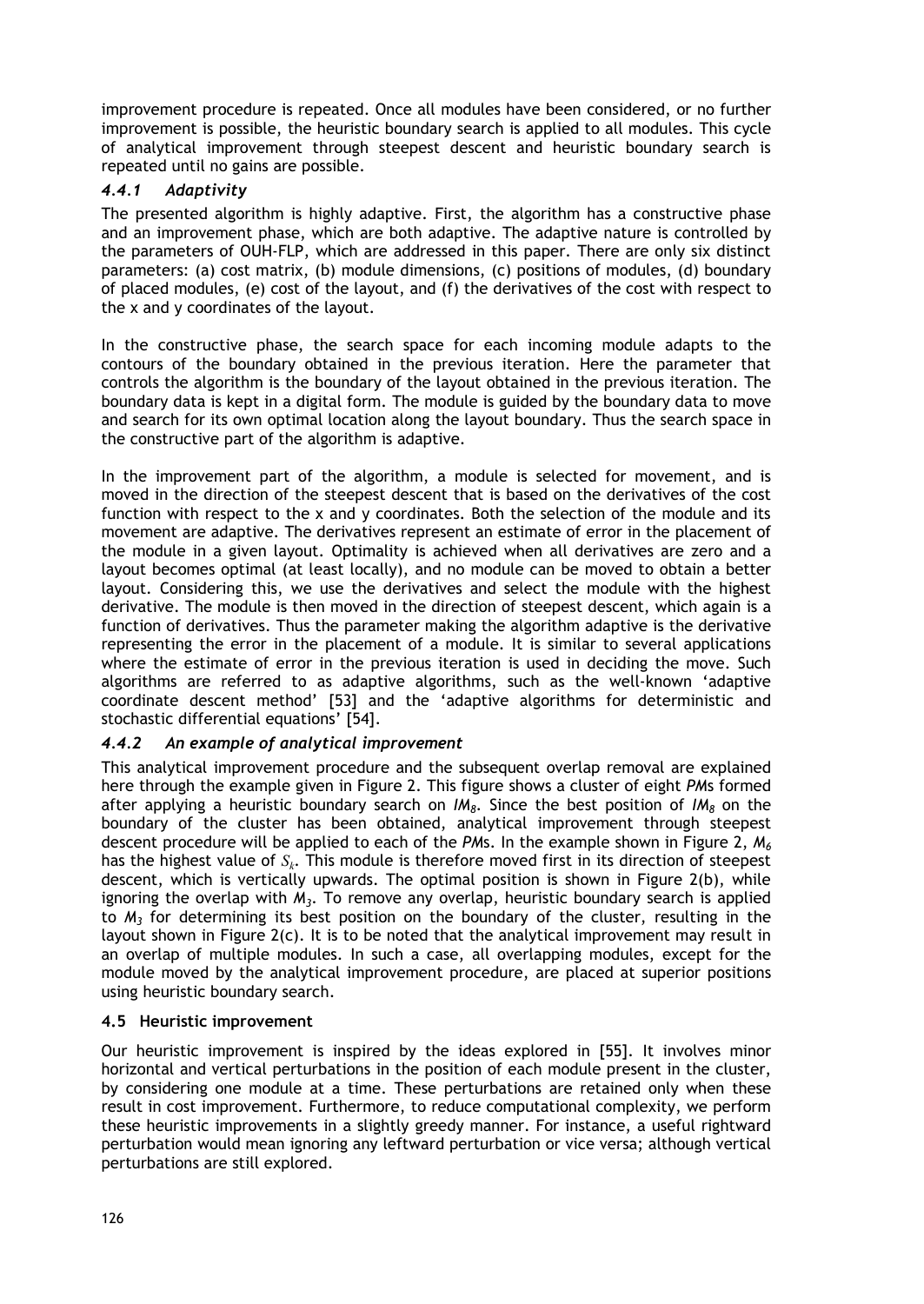

**Figure 2: Example of the application of the analytic improvement procedure**

## **4.6 Final tuning**

This final tuning was performed once only at the end of all the iterations of analytical and heuristic improvements. It involves detecting any super modules, where adjacent modules perfectly align along one side, either vertically or horizontally. The heuristic improvement described in Section 4.5 is then applied to such super modules. Our simulation studies indicate that the overall improvement due to this final tuning was only about 0.1–0.2 per cent of the cost of the final solution. However, since the computational cost of this simple fine tuning is almost negligible – in the range of a few milliseconds in total – it is a worthwhile investment.

# **5 RESULTS AND DISCUSSIONS**

The proposed algorithm was implemented using Matlab, and was used to solve the benchmark problems listed in Table 1, using a 2.0 GHz quad-core computer running on Windows 7 with a memory of 8 GB. The data for the benchmark problems can be found in [56]. Comparison of layouts obtained from the proposed ACS algorithm with the verifiably best available published results and those obtained from VIP-PLANOPT 10 [57], a popular, oft-cited commercially available layout planning and optimisation software, are presented here. Recently, results from VIP-PLANOPT have often been employed as benchmarks for testing the effectiveness of new algorithms in facility layout planning [1,5,8,29,58-60]. Thus we deem it appropriate to include it in our comparative analysis.

It should be noted here that several solutions published in the literature are without the necessary data or layout diagram of the claimed superior layout, barring any possibility of independently authenticating those solutions. We made concerted efforts to obtain verifiable data for those published solutions by personally communicating with authors who claimed those good solutions. When no necessary data was available, such published claims were excluded from our comparative analyses. Table 1 provides a summary of these comparative analyses, clearly indicating the superiority of the proposed algorithm.

### **5.1 Summary of results**

A summary of results is provided in Table 1. In this table, each row provides a separate benchmark problem; the columns give the problem ID, the problem size in terms of the number of modules, the cost function, the best verifiable published result, the best solution obtained using VIP-PLANOPT 10, and the best solution obtained through the proposed ACS algorithm. The distance norm used in all the problems is rectilinear, except for problem numbers *5*, *6* and *12*, where the squared Euclidean norm has been used, and problem 13, where the Euclidean norm has been used.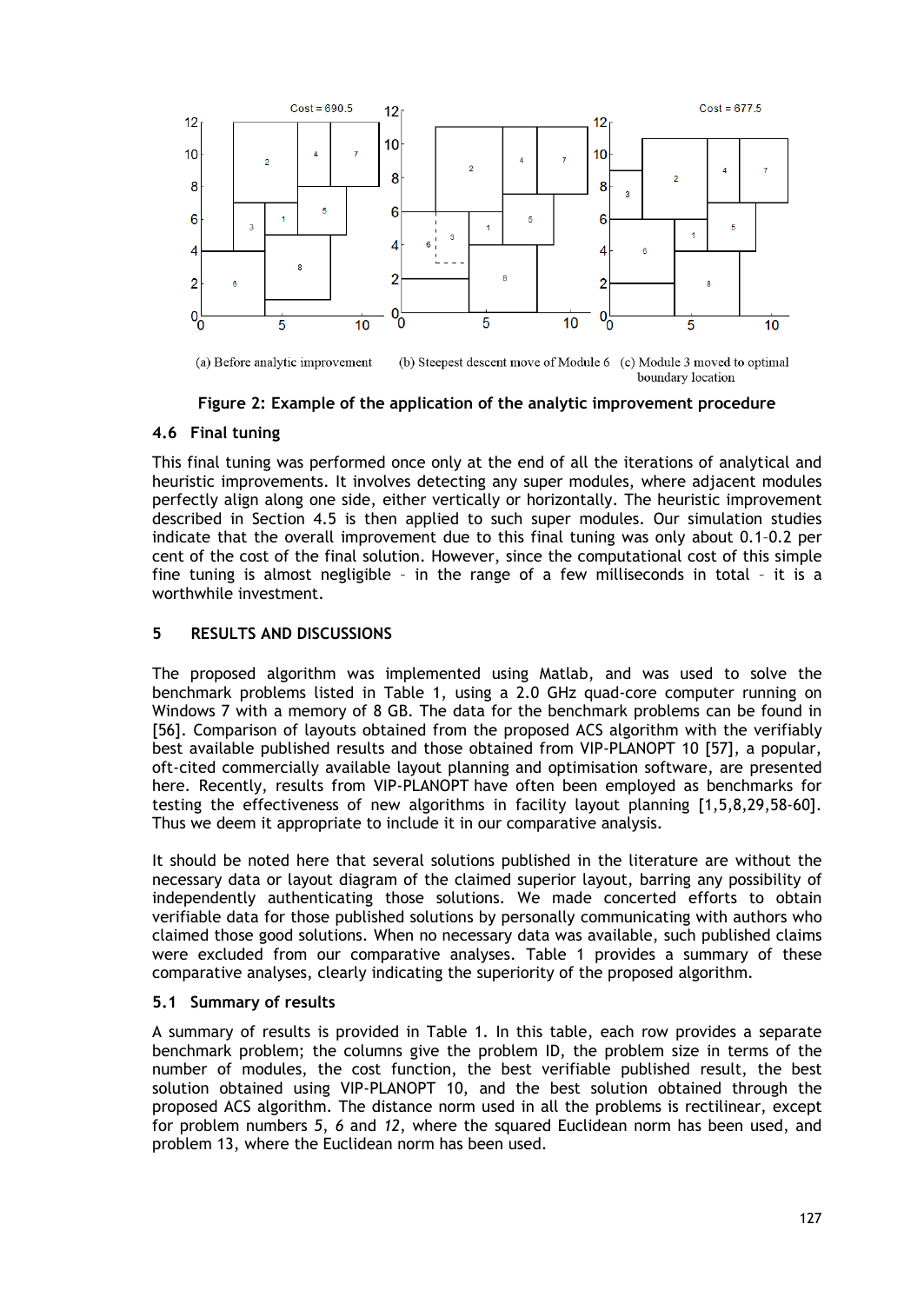It can be seen from Table 1 and from Figures 3 to 8 that the solutions obtained by the proposed technique are better than all previously published analytical, heuristic, evolutionary, and memetic algorithms, as well as commercially available layout optimisation software. Data relevant to the layouts optimised using the proposed ACS algorithm, such as coordinates of the lower left corners and problem dimensions, etc., are available from [56].

|                | Problem ID                   | <b>Size</b><br>(Modules) | <b>Cost Function</b>                                                                     | <b>Best</b><br><b>Published</b> | <b>Best from</b><br><b>PLANOPT</b> | <b>ACS</b>    |       |
|----------------|------------------------------|--------------------------|------------------------------------------------------------------------------------------|---------------------------------|------------------------------------|---------------|-------|
| $\mathbf{1}$   | <b>OUH-003-Ixx</b><br>$[57]$ | 3                        | $N-1$<br>N<br>$f_{ij}\delta_{ij}$                                                        | 270.00 [1]                      | 270.00                             | 270.00 **     |       |
| $\overline{2}$ | OUH-004-Dxx<br>[61]          | $\overline{4}$           | $N-1$<br>$f_{ij}\delta_{ij}$                                                             | 1,510.00 [1]                    | 1,510.00                           | 1,510.00 **   |       |
| 3              | <b>OUH-006-Dxx</b><br>[61]   | 6                        | $N-1$<br>N<br>$f_{ij}\delta_{ij}$                                                        | $3,314.80$ [1]                  | 3,379.00                           | 3,274.00      | $***$ |
| 4              | OUH-008-Dxx<br>[61]          | 8                        | $f_{ij}\delta_{ij}$                                                                      |                                 | 10,468.00                          | 10,468.00 **  |       |
| 5              | <b>OUH-008-IMx</b><br>[62]   | 8                        | $N-1$<br>$f_{ij}\delta_{ij}$<br>$i=i+1$                                                  | 689.50 [1]                      | 692.50                             | 676.50        | $***$ |
| 6              | OUHf-008-EOS<br>$[57]$       | 8                        | $N-1$<br>$\overline{N}$<br>$f_{ij}\delta_{ij}$                                           | 757.50 [1]                      | 763.50                             | 762.23 *      |       |
| $\overline{7}$ | OUH-010-Dxx<br>[61]          | 10                       | $f_{ij}\delta_{ij}$                                                                      | 19,279.00 [1] 19,162.00         |                                    | 18,488.59     |       |
| 8              | <b>OUH-011-IMx</b><br>[62]   | 11                       | $\overline{2}$<br>$f_{ij}\delta_{ij}$<br>$\overline{i=1}$ $\overline{i=i+1}$<br>$+ Area$ | 2,714.19 [2]                    | 2,730.70                           | 2,626.48 ***  |       |
| 9              | OUH-012-Dxx<br>[61]          | 12                       | $N-1$<br>$f_{ij}\delta_{ij}$<br>$i = i + 1$                                              |                                 | 43,180.50                          | 41,257.19 *** |       |
| 10             | OUH-020-Mix<br>[63]          | 20                       | $f_{ij}\delta_{ij}$<br>$i = 1$                                                           | 1,151.40 [3]                    | 1,157.00                           | 1,140.00 ***  |       |
| 11             | OUH-020-CHM<br>[64]          | 20                       | $f_{ij}\delta_{ij}$ + Area                                                               | 140.00 [1]                      | 128.00                             | 119.00 ***    |       |
| 12             | OUH-028-Mix<br>$[63]$        | 28                       | $N-1$<br>$f_{ij}\delta_{ij}$                                                             | 8,640.00 [4]                    | 6,447.25                           | 6,289.64 ***  |       |
| 13             | <b>OUH-050-EOS</b><br>$[57]$ | 50                       | $f_{ij}\delta_{ij}$                                                                      | 71,291.40 [3] 78,224.70         |                                    | 71,151.41     | $***$ |

**Table 1: Summary of results**

\*\*\* ACS surpassed the best; \*\* ACS achieved the best; \* ACS comparable to the best



**Figure 3: Two possible optimal layouts of OUH-003-Ixx**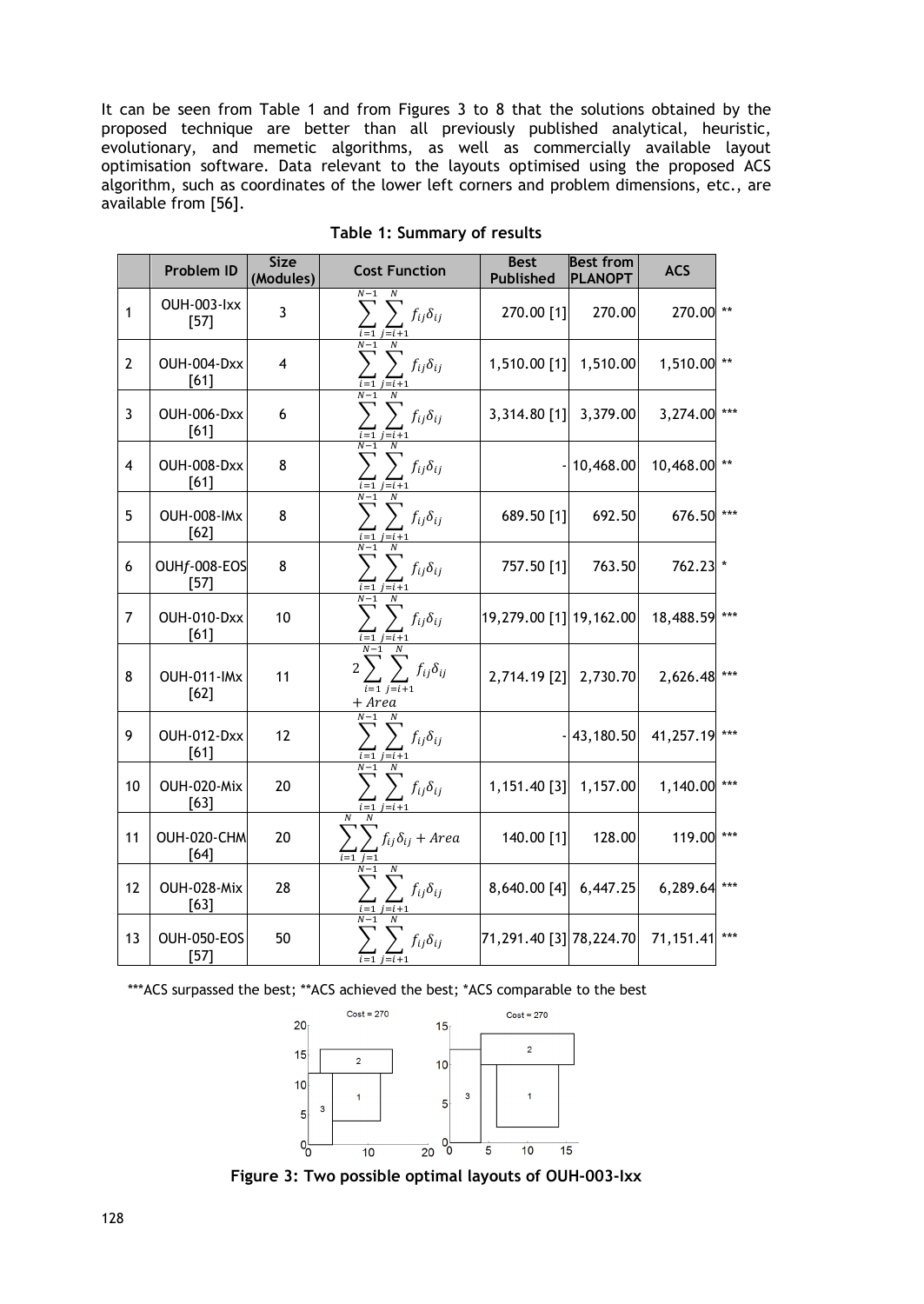





**Figure 7: Optimal layouts for 20 module benchmark problems**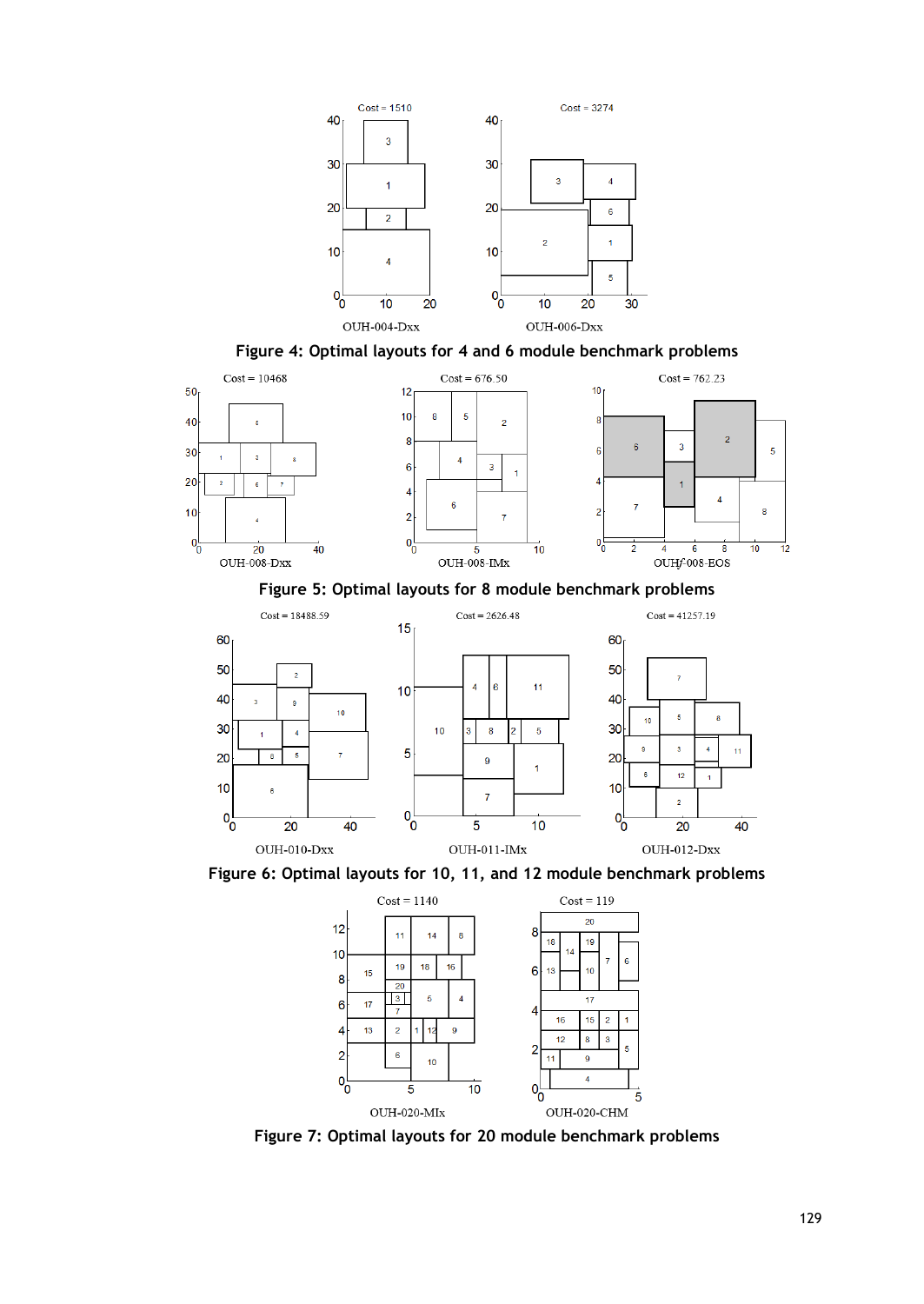

**Figure 8: Optimal layouts for 28 and 50 module benchmark problems** 

### **6 CONCLUSION**

This paper presents an effective algorithm for solving a special class of FLP that involves unequal area hard modules in open space. The proposed construction-cum-improvement algorithm is a novel combination of analytical steepest descent and heuristic cluster boundary search. We also provide an extensive literature review related to open-space hard module FLP, along with a compilation of published problems. Test results demonstrate that the proposed algorithm resulted in significant improvements over published techniques and commercially available software. This research is expected to renew the interest of the research community in this important research domain. In future, we want to explore the idea of a more exhaustive final tuning by considering not only the super modules, but also their subsets, which may result in more promising solutions. Some fuzzy logic rules for ruling out less promising placements in the heuristic cluster boundary search may also help to improve the overall efficiency.

### **REFERENCES**

- [1] **Ahmad, A.R., Basir, O., Hassanein, K. and Imam, M.H.** 2006. An effective module placement strategy for genetic algorithms based layout design. *International Journal of Production Research,* 44, pp. 1545-1567.
- [2] **Ahmad, A.R.** 2005. *An intelligent expert system for decision analysis & support in multiattribute layout optimization*. PhD thesis, University of Waterloo, Canada. Available online: https://uwspace.uwaterloo.ca/handle/10012/785
- [3] **Kulturel-Konak, S. and Konak, A.** 2013. Linear programming based genetic algorithm for the unequal area facility layout problem. *International Journal of Production Research,* 51, pp. 4302- 4324.
- [4] **Hosseini-Nasab, H. and Emami, L.** 2013. A hybrid particle swarm optimisation for dynamic facility layout problem. *International Journal of Production Research,* 51, pp. 4325-4335.
- [5] **Xiao, Y., Seo, Y. and Seo, M.** 2013. A two-step heuristic algorithm for layout design of unequalsized facilities with input/output points. *International Journal of Production Research,* 51, pp. 4200-4222.
- [6] **McKendall, A.R. and Liu, W.-H.** 2012. New Tabu search heuristics for the dynamic facility layout problem. *International Journal of Production Research,* 50, pp. 867-878.
- [7] **Yang, C.-L., Chuang, S.-P. and Hsu, T.-S.** 2011. A genetic algorithm for dynamic facility planning in job shop manufacturing. *The International Journal of Advanced Manufacturing Technology,* 52, pp. 303-309.
- [8] **Tasadduq, I.A., Imam, M.H. and Ahmad, A.-R.** 2011. A novel metasearch algorithm for facility layout problems. *In: 41st International Conference on Computers & Industrial Engineering*.
- [9] **Anjos, M. F., & Liers, F**. 2012. Global approaches for facility layout and VLSI floorplanning. In *Handbook on Semidefinite, Conic and Polynomial Optimization* (pp. 849-877). Springer US.
- [10] **Chung, J. and Tanchoco, J.M.H.** 2010. Layout design with hexagonal floor plans and material flow patterns. *International Journal of Production Research,* 48, pp. 3407-3428.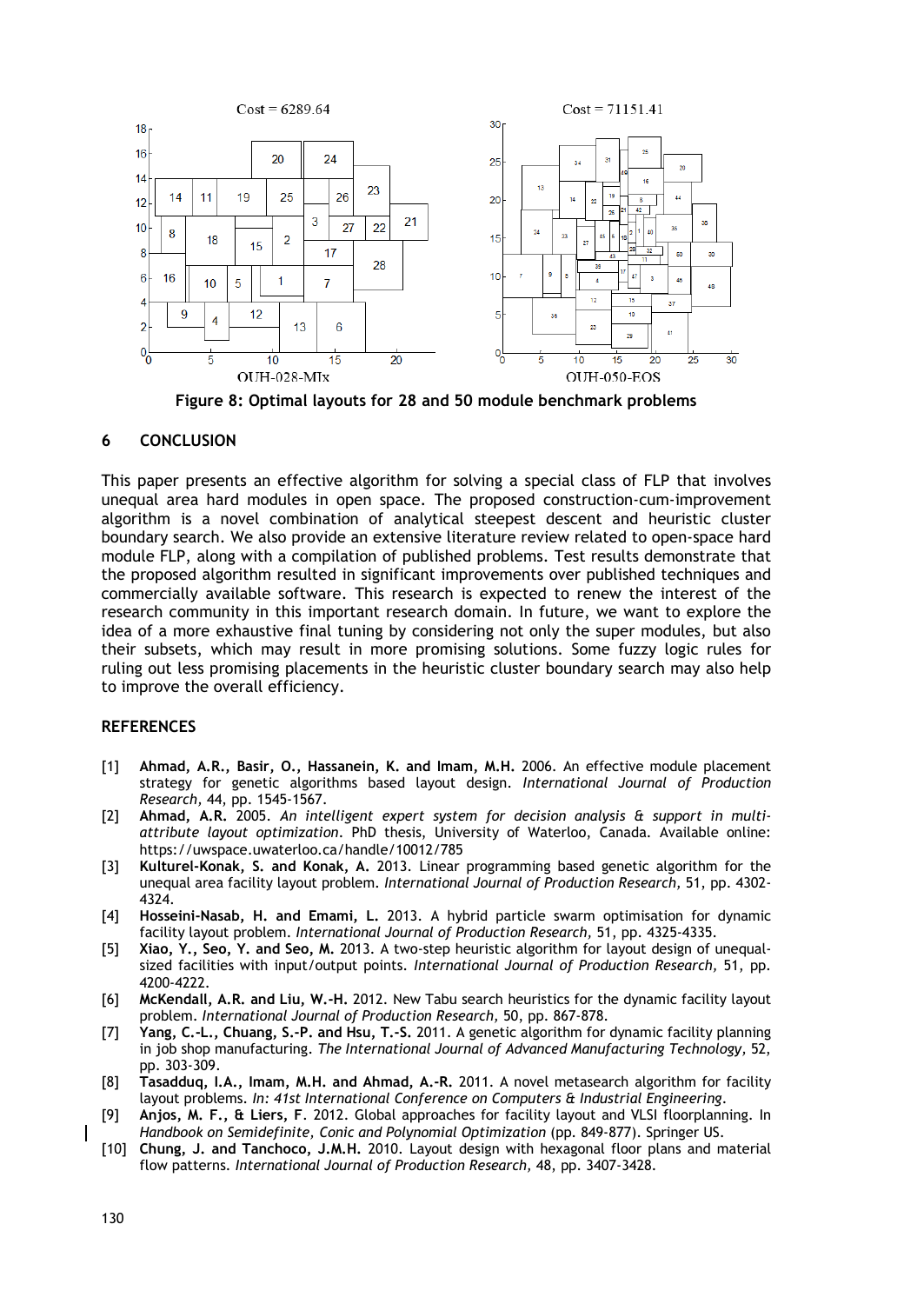- [11] **Moslemipour, G., Lee, T.S. and Rilling, D.** 2012. A review of intelligent approaches for designing dynamic and robust layouts in flexible manufacturing systems. *The International Journal of Advanced Manufacturing Technology,* 60, pp. 11-27.
- [12] **Saif, M.A. and Imam, M.H.** 2004. Computer aided layout optimisation model for minimizing traffic volume. *In*: Topping, B.H.V. and Soares, C.A.M. (eds) *Proceedings of the Fourth International Conference on Engineering Computational Technology*. Paper 49. Stirlingshire, UK: Civil-Comp Press.
- [13] **LaPaugh, A.S.** 2010. VLSI Layout Algorithms. *In:* Atallah, M.J. and Blanton, M. (eds) *Algorithms and theory of computation handbook: Special topics and techniques.*Chapman and Hall/CRC.
- [14] **Mir, M. and Imam, M.H.** 1996. Analytic annealing for macrocell placement problem. *Computers & Electrical Engineering,* 22, pp. 169-177.
- [15] **Ahmad, A.R., Basir, O., Hassanein, K. and Imam, M.H.** 2005. A hierarchical placement strategy for generating superior layout decision alternatives. *International Journal of Operations and Quantitative Management,* 11, pp. 261-280.
- [16] **Garey, M.R. and Johnson, D.S.** 1979. *Computers and intractability*. NY: W.H. Freeman Press.
- [17] **Sahni, S. and Gonzalez, T.** 1976. P-Complete approximation problems. *Journal of the ACM,* 23, pp. 555-565.
- [18] **Tompkins, J.A., White, J.A., Bozer, Y.A. and Tanchoco, J.M.A.** 2010. *Facilities planning*. New York: John Wiley.
- [19] **Mir, M. and Imam, M.H.** 1989. Optimal placement for hierarchical VLSI layout design. *Microprocessing and Microprogramming,* 25, pp. 177-182.
- [20] **Mir, M. and Imam, M.H.** 1990. A gradient based method for module placement. *Computers and Electrical Engineering,* 16, pp. 109-113.
- [21] **Welgama, P.S. and Gibson, P.R.** 1993. A construction algorithm for a machine layout problem with fixed pick-up and drop-off points. *International Journal of Production Research,* 31, pp. 2575-2590.
- [22] **Ramkumar, A.S. and Ponnambalam, S.G.J.N.** 2009. A new iterated fast local search heuristic for solving QAP formulation in facility layout design. *Robotics and Computer-Integrated Manufacturing,* 25, pp. 620-629.
- [23] **James, T. ,Rego, C. and Glover, F.** 2009. A cooperative parallel Tabu search algorithm for the quadratic assignment problem. *European Journal of Operational Research,* 195, pp. 810-826,.
- [24] **Misevicius, A.** 2003. A modified simulated annealing algorithm for quadratic assignment problem. *Informatica,* 14, pp. 497-514.
- [25] **Talbi, E.G., Roux, O., Fonlupt, C. and Robillard, D.** 2001. Parallel ant colonies for quadratic assignment problem. Future Generation. *Comput Syst,* 17, pp. 441-449.
- [26] **Ahuja, R.K., Orlin, J.B. and Tiwari, A.** 2000. A greedy genetic algorithm for the quadratic assignment problem. *Computers and Operations Research,* 27, pp. 917-934.
- [27] **Raoot, A.D. and Rakshit, A.** 1994. A fuzzy heuristic for the quadratic assignment formulation to the facility layout problem. *International Journal of Production Research,* 32, pp. 563-581.
- [28] **Wong, K.Y.** 2010. Applying ant system for solving unequal area facility layout problems. *European Journal of Operational Research,* 202, pp. 730-746.
- [29] **McKendall, A.R. and Hakobyan, A.** 2010. Heuristics for the dynamic facility layout problem with unequal-area departments. *European Journal of Operational Research,* 201, pp. 171-182.
- [30] **Scholz, D., Jaehn, F. and Junker, A.** 2010. Extensions to STaTS for practical applications of the facility layout problem. *European Journal of Operational Research,* 204, pp. 463-472.
- [31] **Scholz, D., Petrick, A. and Domschke, W.** 2009. STaTS: A slicing tree and Tabu search based heuristic for the unequal area facility layout problem. *European Journal of Operational Research,* 197, pp. 166-178.
- [32] **Sahin, R., Ertogral, K. and Türkbey, O.** 2010. A simulated annealing heuristic for the dynamic layout problem with budget constraint. *Computers and Industrial Engineering,* 59, pp. 308-313.
- [33] **Ulutas, B.H. and Islier, A.A.** 2009. A clonal selection algorithm for dynamic facility layout problems. *Journal of Manufacturing Systems,* 28, pp. 123-131.
- [34] **Dong, M., Wu, C. and Hou, F.** 2009. Shortest path based simulated annealing algorithm for dynamic facility layout problem under dynamic business environment. *Expert Systems with Applications,* 36, pp. 11221-11232.
- [35] **Imam, M.H. and Mir, M.** 1998. Cluster boundary search algorithm for building-block layout optimization. *Advances in Engineering Software,* 29, pp. 165-173.
- [36] **Samarghandi, H., Taabayan, P. and Jahantigh, F.F.** 2010. A particle swarm optimization for the single row facility layout problem. *Computers and Industrial Engineering,* 58, pp. 529-534.
- [37] **Anjos, M.F. and Yen, G.** 2008. Provably near-optimal solutions for very large single-row facility layout problems. *Optimization Methods and Software,* 24, pp. 805-817.
- [38] **Ficko, M., Balic, J., Brezocnik, M. and Pahole, I.** 2010. Solving of floor layout problem in flexible manufacturing system by genetic algorithms. *International Journal of Advanced Intelligence Paradigms,* 2, pp. 354-364.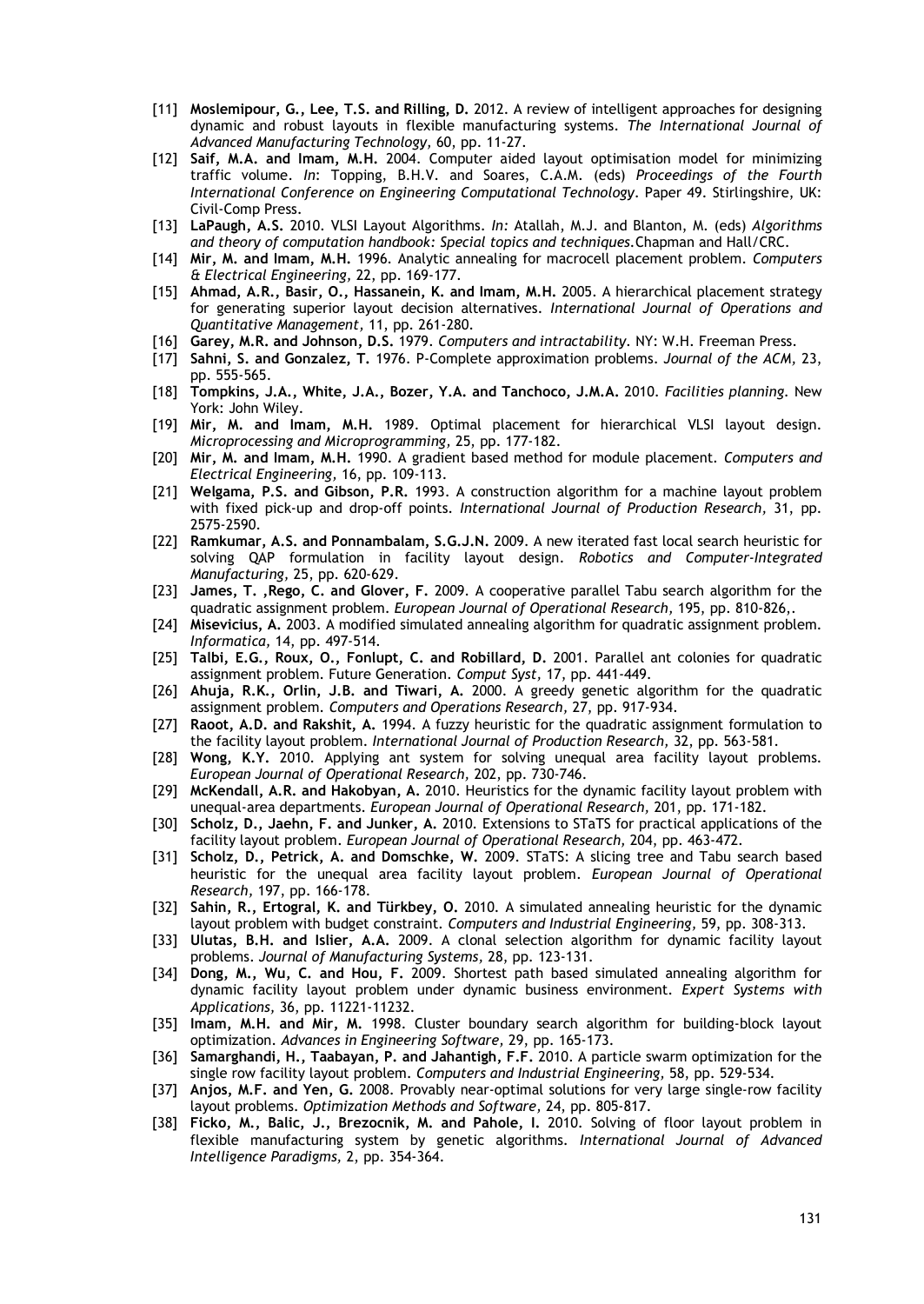- [39] **Jankovits, I., Luo, C., Anjos, M.F. and Vannelli, A.** 2011. A convex optimisation framework for the unequal-areas facility layout problem. *European Journal of Operational Research,* 214, pp. 199-215.
- [40] **Mir, M. and Imam, M.H.** 2001. A hybrid optimization approach for layout design of unequal area facilities. *Computers and Industrial Engineering,* 39, pp. 49-63.
- [41] **Ahmad, A.R.** 2014. A new hierarchical placement algorithm for two-dimensional rectangular layout design. *International Journal of Operations and Quantitative Management,* 20, pp. 101- 120.
- [42] **Garey, M.R. and Johnson, D.S.** 1979. Computers and intractability: An introduction to the theory of NP-completeness. San Francisco: W.H. Freeman.
- [43] **Chandrasekaran, J.B.A.R.** 1996. Stock cutting to minimize cutting length. *European Journal of Operational Research,* 88, pp. 69-87.
- [44] **Imam, M.H. and Mir, M.** 1993. Automated layout of facilities of unequal areas. *Computers & Industrial Engineering,* 24, pp. 355-366.
- [45] **Tam, K.Y.** 1992. A simulated annealing algorithm for allocating space to manufacturing cells. *The International Journal of Production Research,* 30, pp. 63-87.
- [46] **Kado, K.** 1995. *An investigation of genetic algorithms for facility layout problems*. Doctoral Thesis, University of Edinburgh.
- [47] **Dunker, T., Radons, G. and Westcamper, E.** 2003. A coevolutionary algorithm for a facility layout problem. *International Journal of Production Research,* 41, pp. 3479-3500.
- [48] **Moscato, P**. 1989. On evolution, search, optimization, genetic algorithms and martial arts: Towards memetic algorithms. *Caltech concurrent computation program, C3P Report*, *826*, 1989.
- [49] **Ong, Y.-S., Lim, M.H. and Chen, X.** 2010. Memetic computation past, present & future. *IEEE Computational Intelligence Magazine,* 5, pp. 24-31.
- [50] **Goldberg, D.E. and Voessner, S.** 1999. Optimizing global-local search hybrids. *In: Genetic and Evolutionary Computation Conference*, pp. 220-228.
- [51] **Molina, D., Lozano, M., Garcia-Martinez, C. and Herrera, F.** 2010. Memetic algorithms for continuous optimisation based on local search chains. *Evolutionary Computation,* 18, pp. 27-63.
- [52] **Drezner, Z.** 2008. Extensive experiments with hybrid genetic algorithms for the solution of the quadratic assignment problem. *Computers and Operations Research,* 35, pp. 717-736.
- [53] **Loshchilov, I., Schoenauer, M. and Sebag, M.** 2011. Adaptive coordinate descent. *In: Proceedings of the 13th Annual Conference on Genetic and Evolutionary Computation*, pp. 885- 892.
- [54] **Moon, K.-S., Szepessy, A., Tempone, R. and Zouraris, G.E.** 2003. Convergence rates for adaptive approximation of ordinary differential equations. *Numerische Mathematik,* 96, pp. 99- 129.
- [55] **Imam, M.H. and Tasadduq, I.A.** 2010. An extremely simple operation for drastic performance enhancement of genetic algorithms for engineering design optimization. *International Journal of Engineering Science and Technology,* 2, pp. 6630-6645.
- [56] **Tasadduq, I.A., Imam, M.H. and Ahmad, A.R.** 2012. *Problem dimensions and best layouts*. Available: http://pami.uwaterloo.ca/pub/rahim/TIA2012.xlsm
- [57] **VIP-PLANOPT.** *Engineering Optimization Software*. Available: http://www.planopt.com/
- [58] **Oheba, J.** 2012. A new framework considering uncertainty for facility layout problem. Doctoral thesis, University of Manchester, Manchester, UK. Available online: https://www.escholar.manchester.ac.uk/uk-ac-man-scw:181576
- [59] **Heragu, S.S.** 2006. *Facilities design*. Lincoln: iUniverse.
- [60] **Tompkins, J.A., White, J.A., Bozer, Y.A. and Tanchoco, J.M.A.** 2002. *Facilities planning*. New York: John Wiley.
- [61] **Das, S.K.** 1993. A facility layout method for flexible manufacturing systems. *Int. J. Prod. Res.,*  31, pp. 279-297.
- [62] **Imam, M.H. and Mir, M.** 1989. Nonlinear programming approach to automated topology optimization. *Computer Aided Design,* 21, pp. 107-115.
- [63] **Mir, M. and Imam, M.H.** 1992. Topology optimization of arbitrary-size blocks using a bivariate formulation. *Computer Aided Design,* 24, pp. 556-564.
- [64] **Cohoon, J.P., Hegde, S.U., Martin, W.N. and Richards, D.S.** 1991. Distributed genetic algorithms for the floorplan design problem. *IEEE Trans. CAD,* 10, pp. 483-492.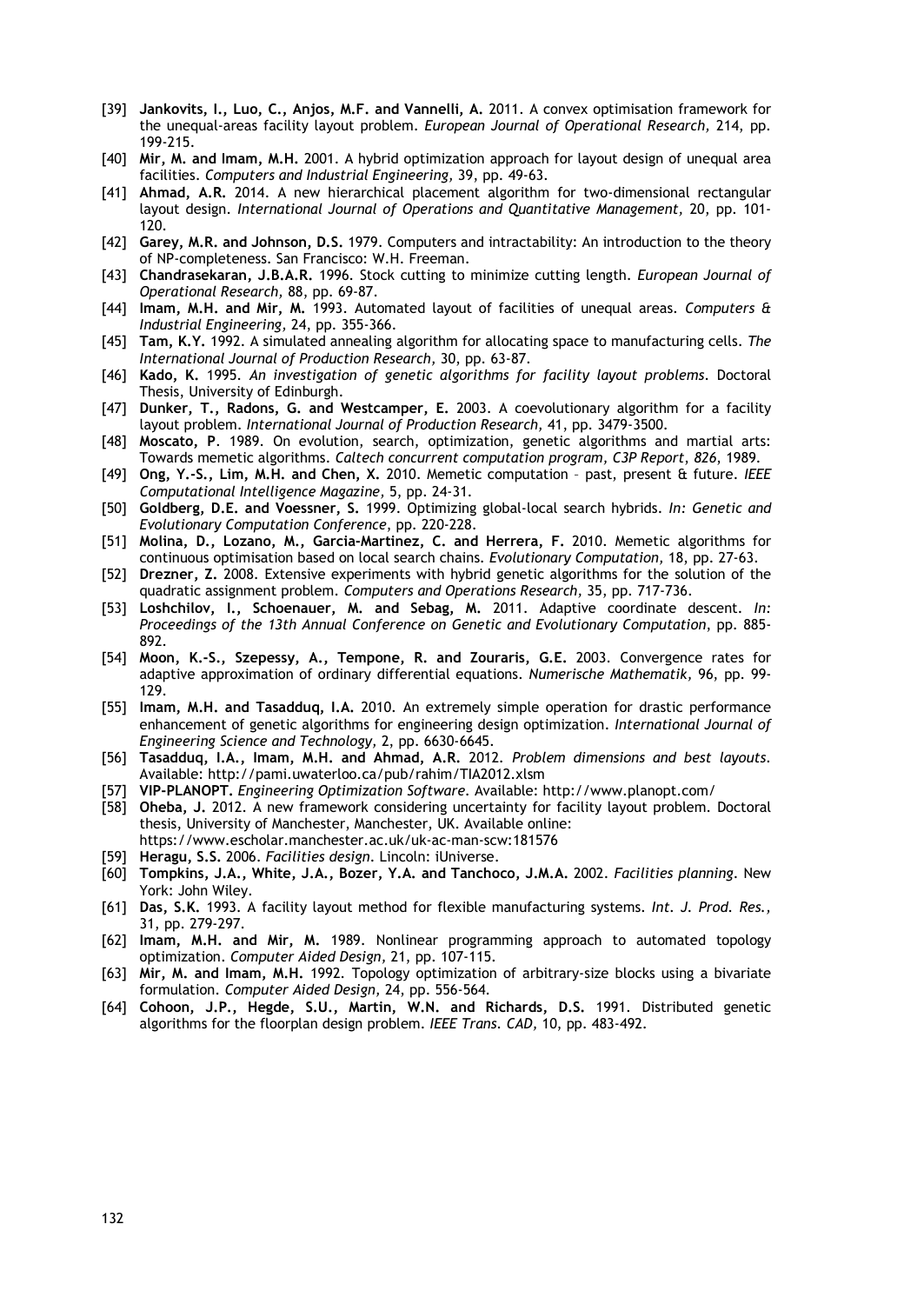### **APPENDIX A: Pseudo-Code for the Adaptive Cluster Boundary Search (ACS) algorithm**

Let,  $\zeta$  = Cost of the objective function  $\zeta_{CM}$  = Set of candidate modules<br>  $\zeta_{PM}$  = Total number of modules  $\zeta_{PM}$  = Set of placed modules wit = Set of placed modules with locations *IM* = Incoming module  $\zeta_{PMT}$  = Temporary Set of *PMs*<br>*PM* = Placed module  $\zeta_{NLO}$  = Set of *PMs* with possib  $\hat{\xi}_{PMO}$  = Set of *PMs* with possible overlap(s) *TPM* = Total number of *PM*s  $\xi_{PMS}$  = Set of *PMs* with slopes in descending order  $M$ ,  $x_{IM}$ ,  $y_{IM}$  = Incoming module placed at  $(x_{IM}, y_{IM})$   $x, \pi$  = A *PM<sub>x</sub>* at whose corners an  $IM_{\pi}$  or  $(IM, x_{IM}, y_{IM})$  = Incoming module placed at  $(x_{IM}, y_{IM})$ another  $PM_\pi$  is being placed TPMO  $=$  Total number of *PMs* with possible  $\varepsilon$ overlap(s) ε = A small positive number **/Initialization/** Set  $TPM = 0, \zeta = \infty$ Select *IM*  $\epsilon \xi_{CM}$ Place  $IM$  at  $(0, 0)$ Add  $(IM, 0, 0)$  to  $\xi_{PM}$ Increment *TPM* **Main ( ) For** *p* = 2 to *TM* Select *IM*  $\epsilon \xi_{CM}$  $\pi = p$ **Call** BoundarySearch ( ) Add  $(IM, x_{IM}, y_{IM})$  to  $\xi_{PM}$ Increment *TPM* **Call** ComputeCost ( )  $\zeta=\zeta_{TPM}$ **Call** SteepestDescent ( ) **For** *q* = 1 to *TPM*  $\pi = q$ **Call** BoundarySearch ( ) **Call** HeuristicImpr ( ) **BoundarySearch ( ) For** *k* = 1 to *TPM*  $\chi = k$ **Call** ModulePlacement ( ) **If**  $\zeta_{Min} < \zeta$  $\zeta = \zeta_{Min}$  $\xi_{PM} = \xi_{PMT}$ **ModulePlacement ( )** Set  $\zeta_{Min} = \infty$ ,  $\xi_{PMT} = \xi_{PM}$ For  $i = 1$  to  $4$ **For** *j* = 1 to 4 **If** *i* ≠ *j*: Place *i*th corner of  $IM_{\pi}/PM_{\pi}$  at *j*th corner of  $PM_{\pi}$ **Call** ComputeCost ( ) **If**  $\zeta_{TPM} < \zeta_{Min}$  $\zeta_{Min}=\zeta_{TPM}$ Save current module placements as  $\xi_{\text{PMT}}$ Return  $\zeta_{Min}$ Return  $\xi_{PMT}$ **SteepestDescent ( ) For** *k* = 1 to *TPM* Compute  $S_{k,x} = \frac{\partial^{\alpha}}{\partial x_k}$ ,  $S_{k,y} = \frac{\partial^{\alpha}}{\partial y_k}$ Compute  $S[k] = \sqrt{S_{k,x}^2 + S_{k,y}^2}$ Sort  $\xi_{PM}$  by *S* in descending order and save in  $\xi_{PMS}$  $\xi_{PMT} = \xi_{PM}$